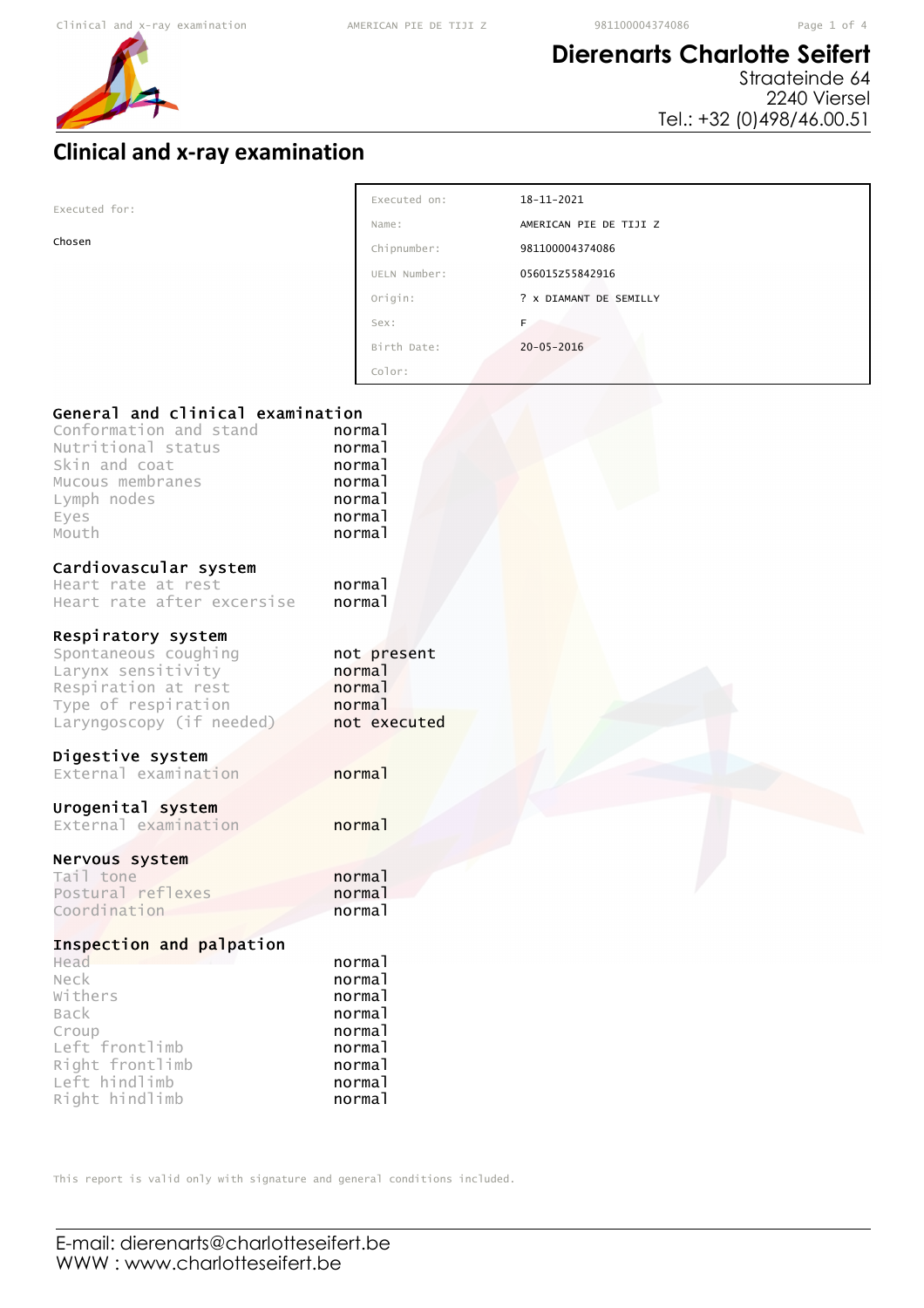## **Dierenarts Charlotte Seifert**



Straateinde 64 2240 Viersel Tel.: +32 (0)498/46.00.51

| Fore Hooves and hind hooves<br>Horn quality<br>Hoof percussion<br>Hoof inspection<br>Size and shape       | normal<br>normal<br>normal<br>normal                             |                                                                                                          |  |  |
|-----------------------------------------------------------------------------------------------------------|------------------------------------------------------------------|----------------------------------------------------------------------------------------------------------|--|--|
| Gait<br>walking on hard surface<br>Straight line<br>Small circle left<br>Small circle right               | normal<br>normal<br>normal                                       |                                                                                                          |  |  |
| Trotting on hard surface<br>Straight line<br>Small circle left<br>Small circle right                      | normal<br>normal<br>normal                                       |                                                                                                          |  |  |
| Trotting on soft surface                                                                                  |                                                                  |                                                                                                          |  |  |
| Small circle left<br>Small circle right                                                                   | normal<br>normal                                                 |                                                                                                          |  |  |
| Cantering on soft surface<br>Small circle left<br>Small circle right                                      | normal<br>normal                                                 |                                                                                                          |  |  |
| Flexion tests<br>LF: forced flexion:<br>RF: forced flexion:<br>LH: forced flexion:<br>RH: forced flexion: | not sensitive<br>not sensitive<br>not sensitive<br>not sensitive | Trotting away: not lame<br>Trotting away: not lame<br>Trotting away: not lame<br>Trotting away: not lame |  |  |
| Spavin tests<br>LH: forced flexion:                                                                       | not sensitive                                                    | Trotting away: not lame                                                                                  |  |  |
| RH: forced flexion:<br>Inspection of stifle:<br>Normal                                                    | not sensitive                                                    | Trotting away: not lame                                                                                  |  |  |

During the examination there were no indications of vices. After the examination blood samples were taken for investigation of banned substances.

### Conclusion (X Yes O No):

### Clinical examination:

x No abnormal findings O Abnormal findings (see examination protocol)

#### Radiological Findings:

- X Good
- O Satisfactory
- O Moderate
- O Unsatisfactory

x Acceptable o Increased risk

o Not acceptable

#### The horse receives a normal medical risk as a sport horse.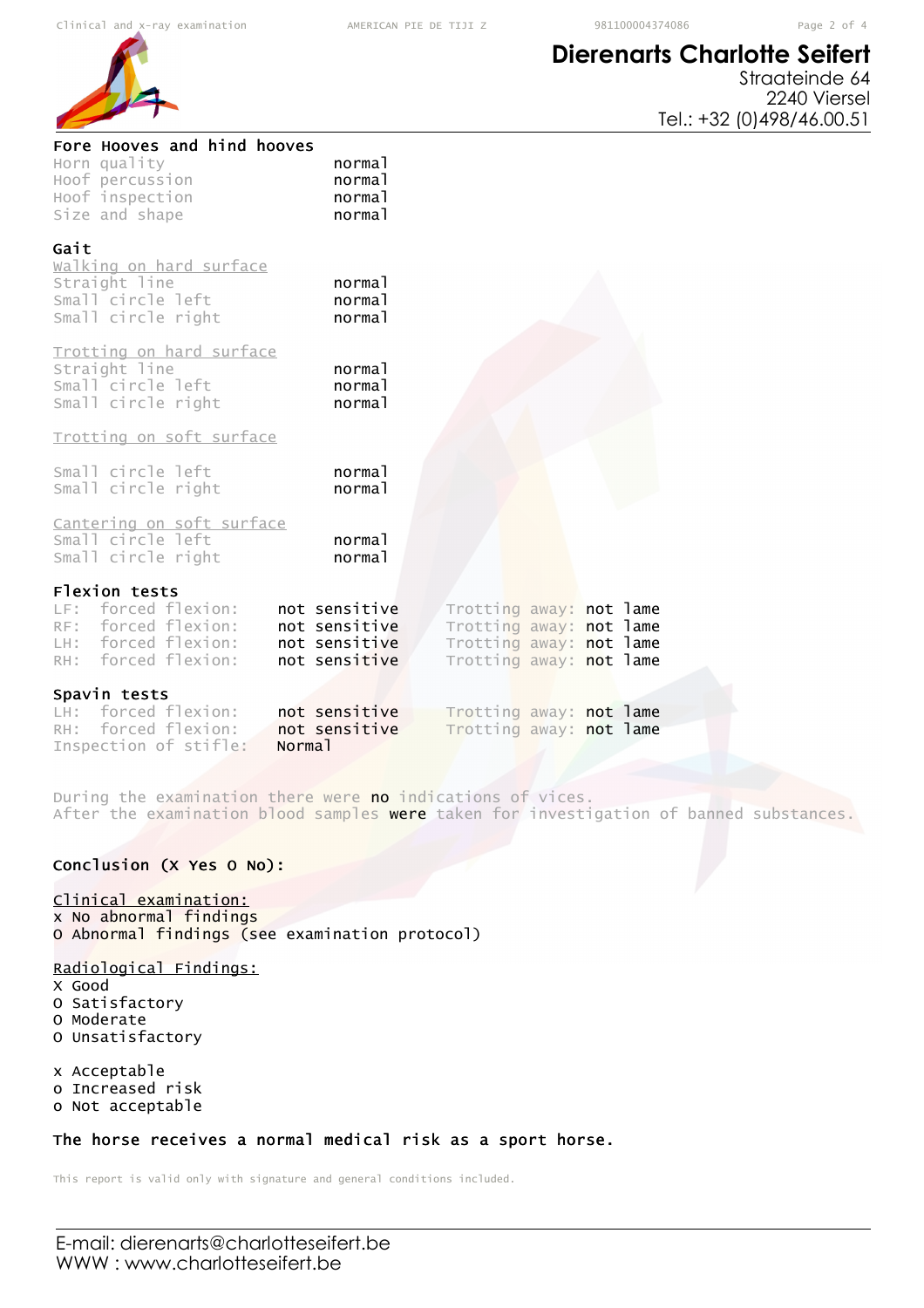

Other findings and remarks: no

## **Dierenarts Charlotte Seifert** Straateinde 64

2240 Viersel Tel.: +32 (0)498/46.00.51